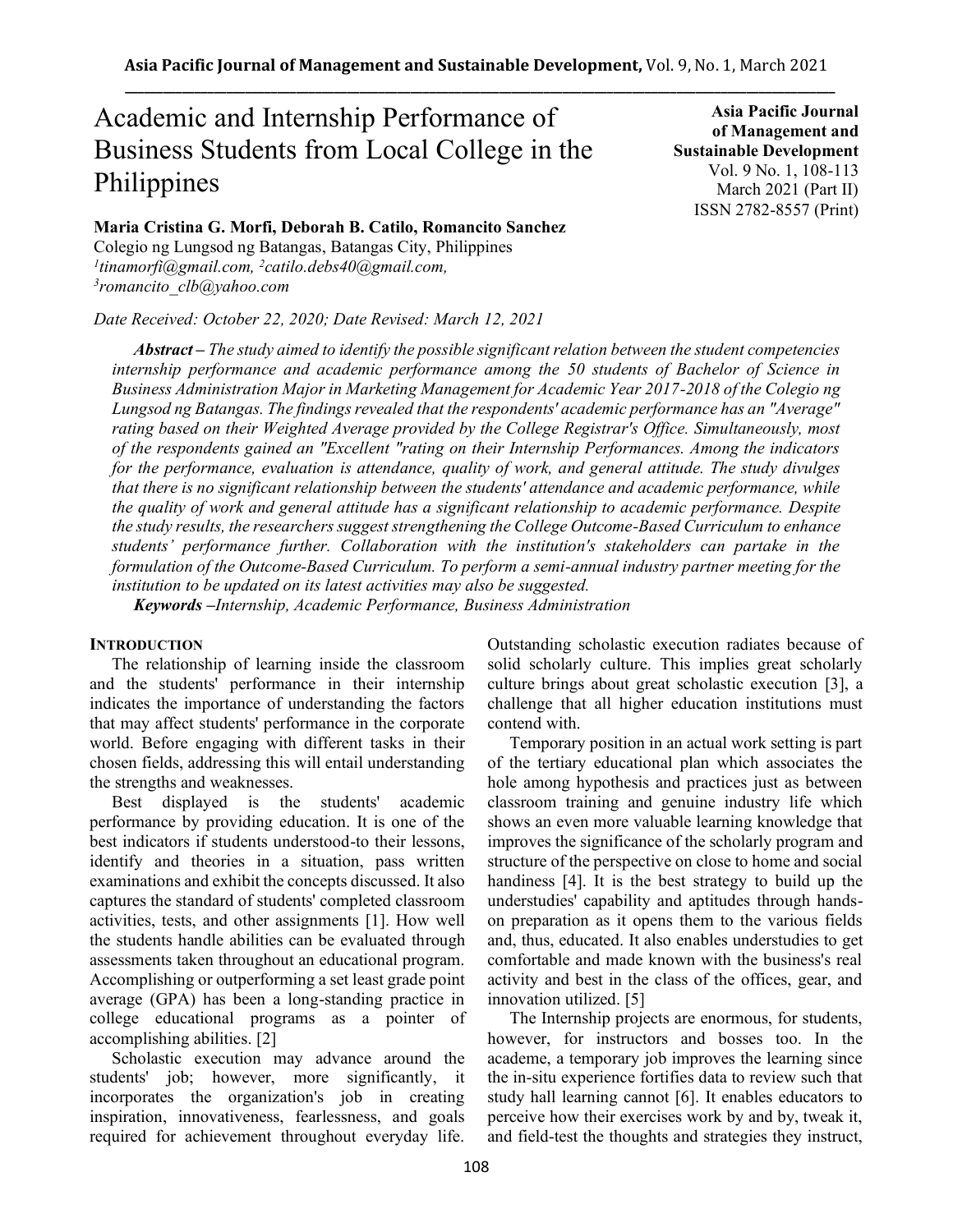which leads not exclusively to better educating, yet in addition to better procedures [7]. It is also appropriate to modify preparing to the business' particular needs while making professional success open doors for section level specialists. It offers numerous open doors for improvement as students can learn as they add to the venture's points [8].

Kolb, Boyatzis, R. E., & Mainemelis, C. asserted that a structure's advancement to help a specialized topic requires genuine encounters combined with chances to ponder those encounters efficiently [9]. Students must be furnished with experiential learning, functioning learning, or learning by doing, where understudies apply their hypothetical study hall information.

Altogether identified with the temporary position, and what the students gain from the homeroom is what the students apply during entry-level positions as Van Zollingen attested that the students' degree of accomplishment [10]. While the school gives related guidance and related aptitudes, businesses' job is to hone the learner's skills. Consequently, other than adjusting and executing the developing results based on instruction by advanced education foundations, the hands-on preparing projects must be given significance as it assumes an important job in spanning the student's essentials.

This study aims to identify the relationship between students' academic and internship performances. This will help the institution evaluates the points to which the students can excel and design continuous improvement. At the same time, this study will identify the weak and strong points of their actual on-the-job performance. With this, the institution will design activities that will further strengthen the students' competency in performing their given tasks.

## **OBJECTIVES OF THE STUDY**

The study aimed to investigate how the employer assesses the student trainees' performance in terms of Attendance and Punctuality, Quality of Work, General Attitude; evaluate the academic grade of the students based on the General Weighted Average; determine the relationship between academic performance and the employer's assessment of student performance; design activities to strengthen students' performance both academic and internship performances.

# **MATERIALS AND METHODS**

This quantitative research study utilized an explanatory relationship research plan. This research design was regarded as proper for this investigation since it intended to decide the relationship among the factors being studied. Utilized were the following criteria in this investigation: accessibility of General Weighted Average of the  $4<sup>th</sup>$  year students enrolled in the second semester of school year 2018-2019 and the accessibility of the On-the-Job Evaluation Form of fifty (50) total number of graduate students surveyed after graduation from 2018 of the Bachelor of Science in Business Administration Major in Marketing Management. Used in gathering the information was a report survey. Verified from the Head of Instructions and Assessment and the Registrar's Office was all the information. Acquired from the On-The-Job Evaluation Forms at the Dean's Office through the students' Immediate Superiors was the on-the-job training performance. Regarding the accompanying pointer: participation, nature of work, and general attitude, these were estimated by the OJT execution. Utilized were the Weighted mean and Pearson as measurable apparatuses in addressing the examination questions. The given scale was used to interpret the result of the gathered data: 4.50-5.00, Very Satisfactory 3.50-4.49, Satisfactory 2.50-3.49, Fair 1.50-2.49, Not Satisfactory 0.50-1.49.

#### **RESULTS AND DISCUSSION**

This part of the paper exhibits breaks down and deciphers the information accumulated from the analysts' review. For clearness of introduction and consistency, the information is shown based on the goals of the assessment.

|  |  | Table 1. Students' Attendance and Punctuality |  |  |  |
|--|--|-----------------------------------------------|--|--|--|
|--|--|-----------------------------------------------|--|--|--|

|                                                 | Mean | VI        | Rank |
|-------------------------------------------------|------|-----------|------|
| Reports for work<br>on time                     | 4.8  | Excellent |      |
| <b>Assistant Reports</b><br>for work regularly  | 482  | Excellent |      |
| Requests<br>permission before<br>getting absent | 49   | Excellent |      |
| Composite Mean                                  | 4 84 | Excellent |      |

Table 1 shows the students' internship performance in terms of attendance and punctuality as the result of Students' Internship Performance. The study shows that of all the indicators, request permission before getting absent has the highest mean of 4.9. It indicates the students' courtesy among their superiors. They are followed by reporting to work regularly with a weighted mean of 4.82. Considering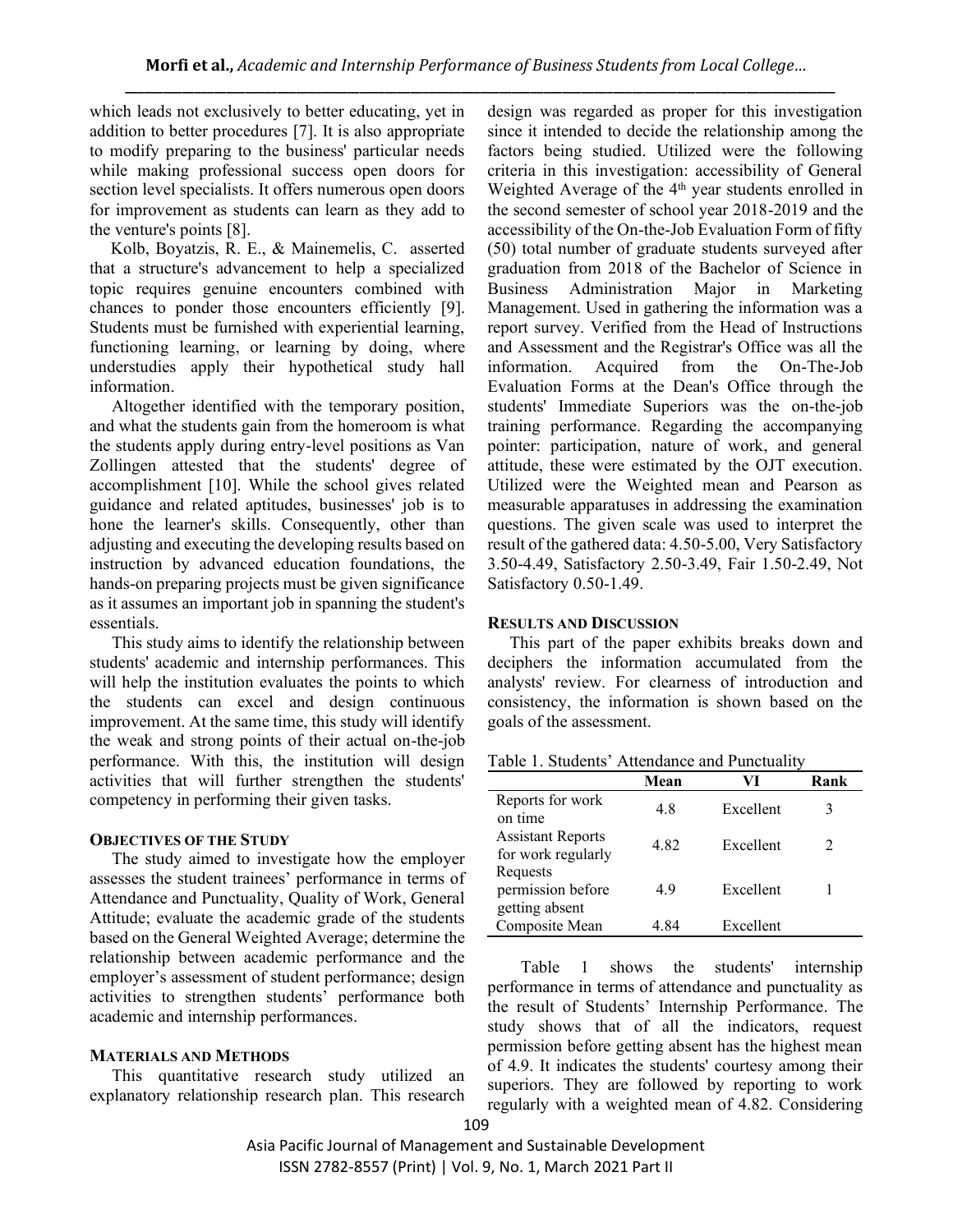the total internship hour, this motivates students to come to their work regularly. Reports for work on time got a weighted mean of 4.8; despite being excellent, this indicator should be considered by the institution on what other ways to eradicate the students' tardiness.

Sessoms mentioned that participation, similar to all hard-working attitudes, influences each part of the working environment and the business [11]. Participation as a hard-working attitude incorporates adhering to work routines, being prepared to begin on time, and staying at workday to finish obligations. Low participation says an applicant is uncaring toward colleagues, untouchable for his obligations, and uninterested in organization achievement. The missing or late trainee influences colleagues and customers. Absence does more work for other people or leaves significant work fixed. Additionally, in the working environment, a person's dependability will not just influence how partners see an individual yet will likewise resound on their efficiency. Being late can be problematic to the working group, costing everybody time and making them miss significant data [12].

Table 2. Quality of Work

|                                                    | Mean | VI        | Rank |
|----------------------------------------------------|------|-----------|------|
| Knows his /her work<br>well                        | 4.72 | Excellent | 2.5  |
| <b>Assistant Completes</b><br>assignments on time. | 4.68 | Excellent | 7    |
| Works with speed<br>and accuracy                   | 4.7  | Excellent | 5.5  |
| Ensures quality of<br>work                         | 4.72 | Excellent | 2.5  |
| Produces much<br>output with less time             | 4.72 | Excellent | 2.5  |
| Displays<br>resourcefulness                        | 4.7  | Excellent | 2.5  |
| Requires less<br>supervision                       | 4.66 | Excellent | 5.5  |
| Has initiative                                     | 4.82 | Excellent | 8    |
| Composite Mean                                     | 4.72 | Excellent | 1    |

Table 2 shows the students' performance. This factor is divided into several indicators to attest to every area of the students' actual performance during their internship. Commended of all the indicators was the students' initiative by the internship supervisor with a weighted mean of 4.82. Three indicators, such as knowing his/her work, ensuring the quality of work, and producing much output with less time, have a weighted mean of 4.72 graded as the students' secondhighest qualities. Completing assignments on time with a 4.68 weighted mean requires fewer supervisions with a 4.66 weighted mean despite being excellent scored the lowest. This indicates that completing assignments and requiring more supervision is but evident for students to gain more experience.

As referenced by Martin and Wikerson 2006, temporary position experience upgraded students' information and aptitudes [13]; in the investigation of McCowan, Bowen, U., Huselid, M. A. and Becker, B. E. 1999, it is relied upon to decide the display of the student through evaluation of performance [14]. Additionally, Gerken, M., Rienties, B., Giesbers, B., and Konings, K. D. referenced in their investigation that temporary position students improve their scholastic execution just as their expert execution contrasted with understudies who do not pursue an entry-level position [15]. Also, bosses' increasingly favored are school graduates with temporary job experience [16].

| Tuon J. Duuvino<br>OVIIVIUI TIUIUUV         |      |           |      |  |
|---------------------------------------------|------|-----------|------|--|
|                                             | Mean | VI        | Rank |  |
| Shows interest in<br>his/her work           | 4.84 | Excellent | 2.5  |  |
| Accepts suggestions                         | 4.74 | Excellent | 9    |  |
| Cooperates well with<br>everybody           | 4.72 | Excellent | 10   |  |
| Exhibits honesty and<br>dependability       | 4.78 | Excellent | 8    |  |
| Follows instruction                         | 4.84 | Excellent | 2.5  |  |
| Observes safety rules<br>and regulations    | 4.88 | Excellent | 2    |  |
| Accepts<br>responsibility                   | 4.84 | Excellent | 2,5  |  |
| Respects superiors                          | 4.84 | Excellent | 2.5  |  |
| Shows friendliness<br>and pleasant attitude | 4.9  |           | 1    |  |
| Composite Mean                              | 4.82 | Excellent |      |  |

Table 3. Students' General Attitude

Table 3 summarizes the students' general attitude towards work and the people around them. Students' friendliness and pleasant attitude are evident as it gains a weighted mean of 4.9. Since some of the students took their internship in the operations industry, their proper observation for safety rules and regulations was executed well, as evident in the result garnering a weighted mean of 4.88. The lowest of all indicators is how the students cooperate well with everybody with a 4.72 weighted mean. The reason may be that the students focus much on the task assigned to them that they have tendencies to do things by themselves.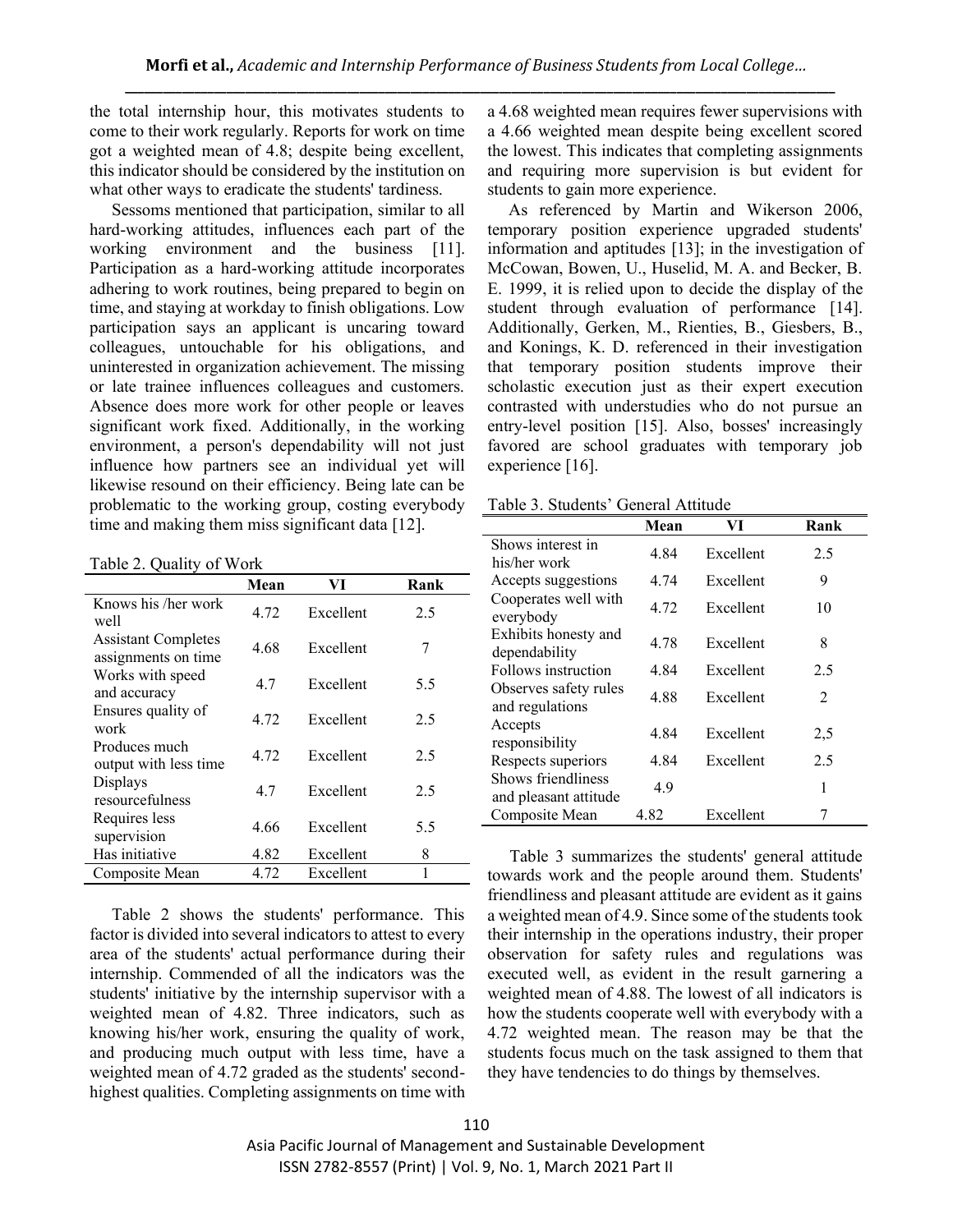A. P. J. cited that student attitudes and perceptions are necessary [17]. According to Feldman, attitudes are commonly referred to as ―personal attributes or states that evaluate any particular behavior, belief, or concept of a person [18]. Also, Laguador 2013 cited that work values and attitudes are necessary to achieve the ultimate goal of education to produce efficient and effective leaders and professionals [19]. Moreover, as cited by Fuller 2015 recommends that a student selects an internship that requires substantial work; act professionally; network; ask questions; set goals; volunteer; and after completing the internship, the student should follow up with the business [20].

Table 5. Academic Performance of BSBA Marketing Management Students Based on Weighted Average

| <b>Academic Performance</b> | <b>Frequency</b> | Percentage |
|-----------------------------|------------------|------------|
| Very Satisfactory (90-92)   | 10               | 20%        |
| Satisfactory (89-91)        | 16               | 32%        |
| Average (87-88)             | 24               | 48%        |
| Below Average (86-below)    |                  |            |
| <b>TOTAL</b>                | 50               | $100\%$    |

 Table 5 shows the Academic Performance of the 50 students based on their Weighted Average. 20% of the students gain very satisfactory academic performance;

Table 7. Proposed Action Plan

32% have satisfactory performance, and 48% were average.

| Table 6. Relationship of Academic Performance to |
|--------------------------------------------------|
| <b>Internship Performance</b>                    |

| <b>Indicators</b>           | Pearson | P-     | Interpretation |
|-----------------------------|---------|--------|----------------|
|                             | r       | Value  |                |
| Attendance                  | .591    | .693   | Not            |
|                             |         |        | Significant    |
| Quality of                  | .521    | $-147$ | Significant    |
| Work                        |         |        |                |
| General                     | .555    | - 487  | Significant    |
| Attitude                    |         |        |                |
| $\sim$ $\sim$ $\sim$ $\sim$ |         |        |                |

*Level of significance = 0.05*

 Table 6 shows the relationship between Academic Performance to Internship Performance of the students. Attendance with a P-Value of .693 has no significant relation to academic performance. While the quality of work and general attitude with -.147 and -.487 P-Value respectively have a significant relation to academic performance. The result agrees with other studies that if the academic performance is high, the on-the-job training performance is also high [21].

| <b>Objectives</b>                                         | <b>Key Result</b>       | <b>Activities</b>                                                                                  | Performance                                                            | <b>Persons</b>                                      |
|-----------------------------------------------------------|-------------------------|----------------------------------------------------------------------------------------------------|------------------------------------------------------------------------|-----------------------------------------------------|
|                                                           | Area                    |                                                                                                    | Indicator                                                              | <b>Involved</b>                                     |
| •To determine the                                         | •Internship             | • Exit interview after the end                                                                     | •Student Evaluation                                                    | •Internship                                         |
| students' performance<br>during the internship<br>program | Performance             | of Internship Hours<br>• Industry visit                                                            | Result                                                                 | Coordinator                                         |
| •To meet the expectation                                  | •Industry               | •Consultation with Industry                                                                        | •Industry satisfaction to                                              | •Industry                                           |
| of the industry                                           | Expectation             | Partners                                                                                           | Internship Performance                                                 | Partners<br>•VPAA, Dean<br>and Program<br>Head      |
| •To adapt to the                                          | $\cdot$ Outcome-        | •Inclusion of outcome-based                                                                        | •Students' academic                                                    | •Faculty                                            |
| outcome-based teaching<br>and learning program            | Based<br>Education      | learning and teaching<br>techniques to business<br>courses<br>•Inclusion of student                | and internship output                                                  | Members                                             |
|                                                           |                         | immersion / educational visit<br>to industries in each business<br>courses                         |                                                                        |                                                     |
| $\cdot$ To enhance the<br>curriculum                      | •Enhanced<br>curriculum | •Provide pieces of training<br>and seminars for instructors<br>in an industry-based<br>conference. | •Rate of students with<br>high positive internship<br>result increased | $\cdot$ Faculty<br>members<br>•Industry<br>Partners |
|                                                           |                         | •Perform regular industry<br>partners' meeting                                                     |                                                                        |                                                     |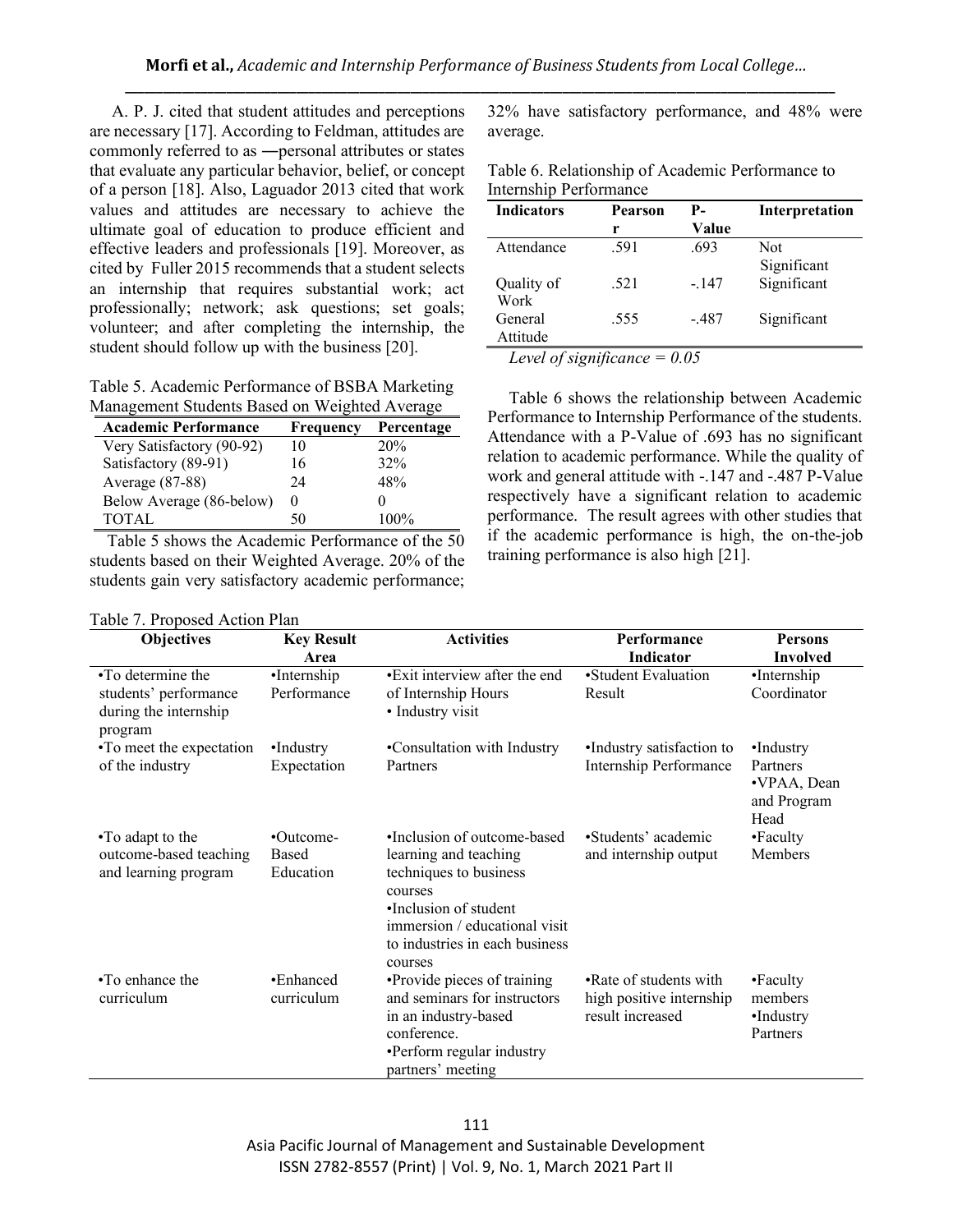## **CONCLUSION AND RECOMMENDATION**

Student trainees earned an excellent rating in the internship. The academic performance of most students ranges from average to satisfactory rating. There is no significant relationship between academic performance and students' attendance, while the quality of work and general attitude has a significant relationship to academic performance. The institution should design activities to strengthen students' academic and internship performances.

It is recommended to accurately assess the students, the internship supervisor must have evidence or an instrument on how they will give grades to the students. Given the indicator such as attendance, the grading should be backed up by a timesheet, just like any ordinary employee. Another indicator is the quality of work. The students expect to perform the task well given the college's orientation, but their output must still be measured following their actual performance to see if they learn from their on-the-job training. Through the work assessment, it will help the student gain outstanding performance. As one of the indicators, the general attitude suggests the students' culture, experience, and learning. This indicator can also be outstanding if students will continuously provide the necessary coaching and ethical orientation.

The institution may provide more effective outcome-based learning as part of the grading system. Minimizes written examination can help the students express more of their learnings. In their performance task can be shown these learnings. Lessen memorization of theories that they do not understand and let them apply in their real-life activities through this; they will be able to grasp what the academe wants them to learn and comprehend.

There is no significant relationship between academic performance and the students' attendance. Despite the result, the institution should consider how the students can consider being punctual at all times. The institution should strengthen its outcome-based curriculum, knowing that work and general attitude have a significant relationship to academic performance, as recommended. Academics and Internships should have a balance on the students to intensify more the learnings that the institution can provide. The college should investigate the possible reasons why the students have only satisfactory performance in terms of their academic performance and a very satisfactory rating in their Internship performances. It should be clear for the institution what points to strengthened and what points should be maintained.

The study may be used by future researchers for related studies on on-the-job training and academic performances of students.

# **REFERENCES**

- [1] Pintrich, P. R., & de Groot, E. V. (1990). Motivational and self-regulated learning components of classroom academic performance. Journal of Educational Psychology, 82(1), 33-40.
- [2] Allen, James. (2005). Grades as Valid Measures of Academic Achievement of Classroom Learning. The Clearing House. 78. 218-223.10.3200/TCHS.78.5.218-223.
- [3] Ubulom, W.J.. (2012). Ubulom, W. J., Ubulom, E. W., & Enyoghasin, M. (2012). Organizational culture and academic performance of undergraduate business education students in Rivers State in Nigeria. Academic Psychiatry. Academic Research International. 3, Pakistan.. 301-310.
- [4] Prianto, Agus & Asmuni, Asmuni &, Firman & Maisaroh, Siti. (2017). The Effect of Academic Performance and Involvement in the Internship Program toward Life Skills and Work Readiness of University Graduates in East Java, Indonesia. International Journal of Business and Management Invention. 6. 2319-802841.
- [5] Taladtad, S.G., Bala, M.R., Rodelas, M.., (2010) Factors that Affect the On-the-Job Training of BSBA Practicumers of the University of Manila: An Assessment
- [6] Holloway, K. (2014) Project Management Institute's Lead Instructional Designer International Labor Organization, Bureau for Employers Activities (ACT/EMP) and the Employers Confederations of the Philippines (ECOP), 2016). "Policy Framework for Improving Labor market efficiency Through Effective Job Skills Matching in the Philippines."
- [7] Kapadia, V.R. (2014). Learning's Missing Piece: The Importance of On-The-Job Training. Retrieved  $last$  July,  $(2016)$  from https://www.Trainingindustry.Com/Content-Development/Articles/LearningsMissing-Piece-The-Importance-Of-On-The-Job-Training. Aspx
- [8] Koontz, W. (2007) Essentials of Management, An International Perspective, 7th Edition, ASIN: 007062030X Title: Essentials of Management, An